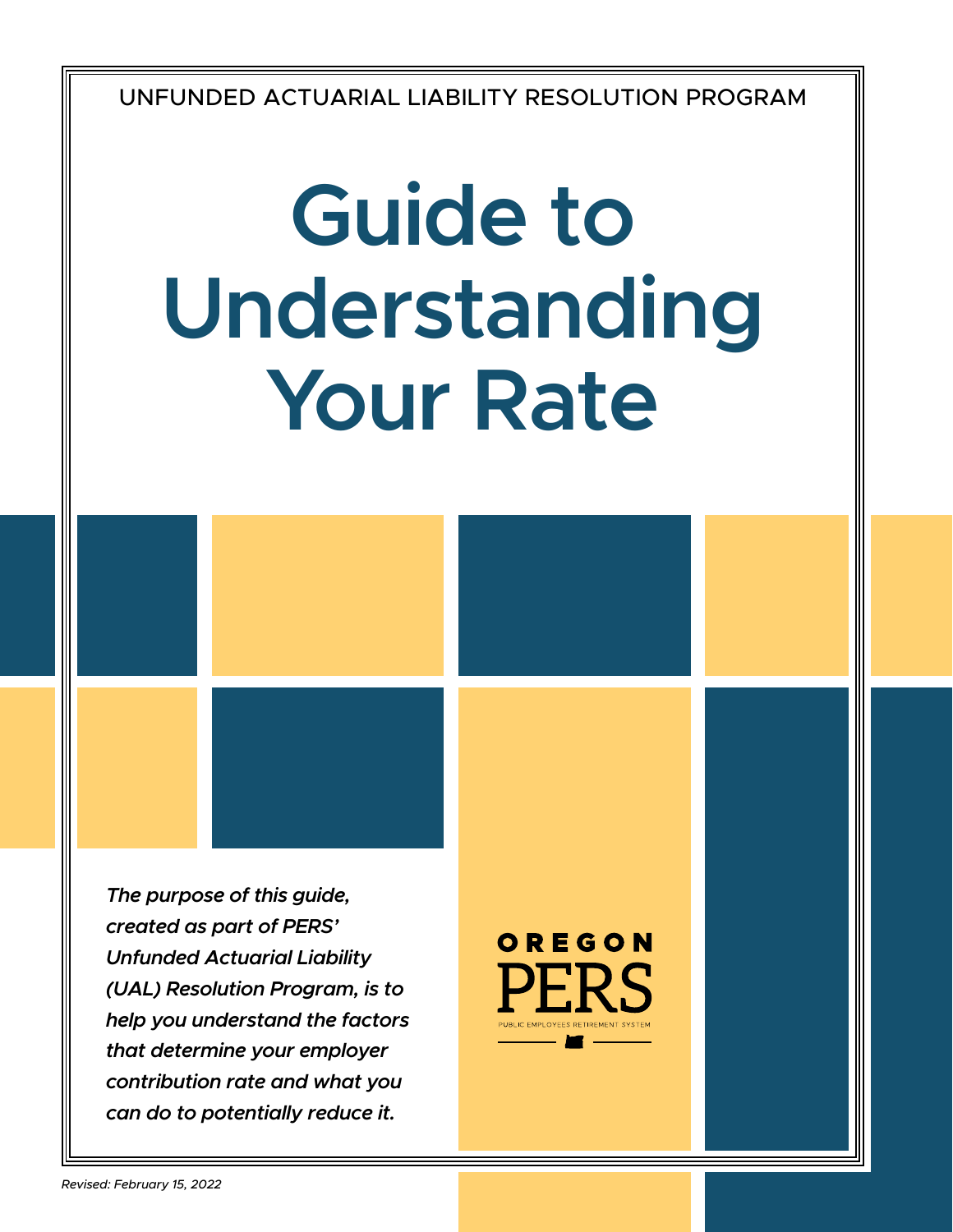# Disclaimer

*This guide is for employer educational purposes only and is not intended to provide legal or financial advice. If there is any conflict between this guide and federal law, Oregon law, or administrative rules, the laws and rules shall prevail.* 

*In addition, as this guide aims to explain PERS employer rate information in as simple terms as possible, some actuarial information is simplified and may not apply to all situations or employers.*

# **Assistance**

*If you have any questions or concerns about your specific scenario, email* **[Actuarial.Services@pers.](mailto:Actuarial.Services%40pers.oregon.gov?subject=)oregon.gov***.*

# About this guide

*Terms that are cherry-red colored include a definition. Hover over a term with your cursor to see its definition pop up, or go to the glossary at the end of this guide for a more detailed definition.* 

*Links to pages on the PERS website are included throughout to enable you to dive deeper into certain topics.* 

*This guide is one of a series. To see the other guides, go to the* **[Employer Rate Relief Programs section](https://www.oregon.gov/pers/EMP/Pages/Employer-Rate-Relief-Programs.aspx)** *of the PERS website.*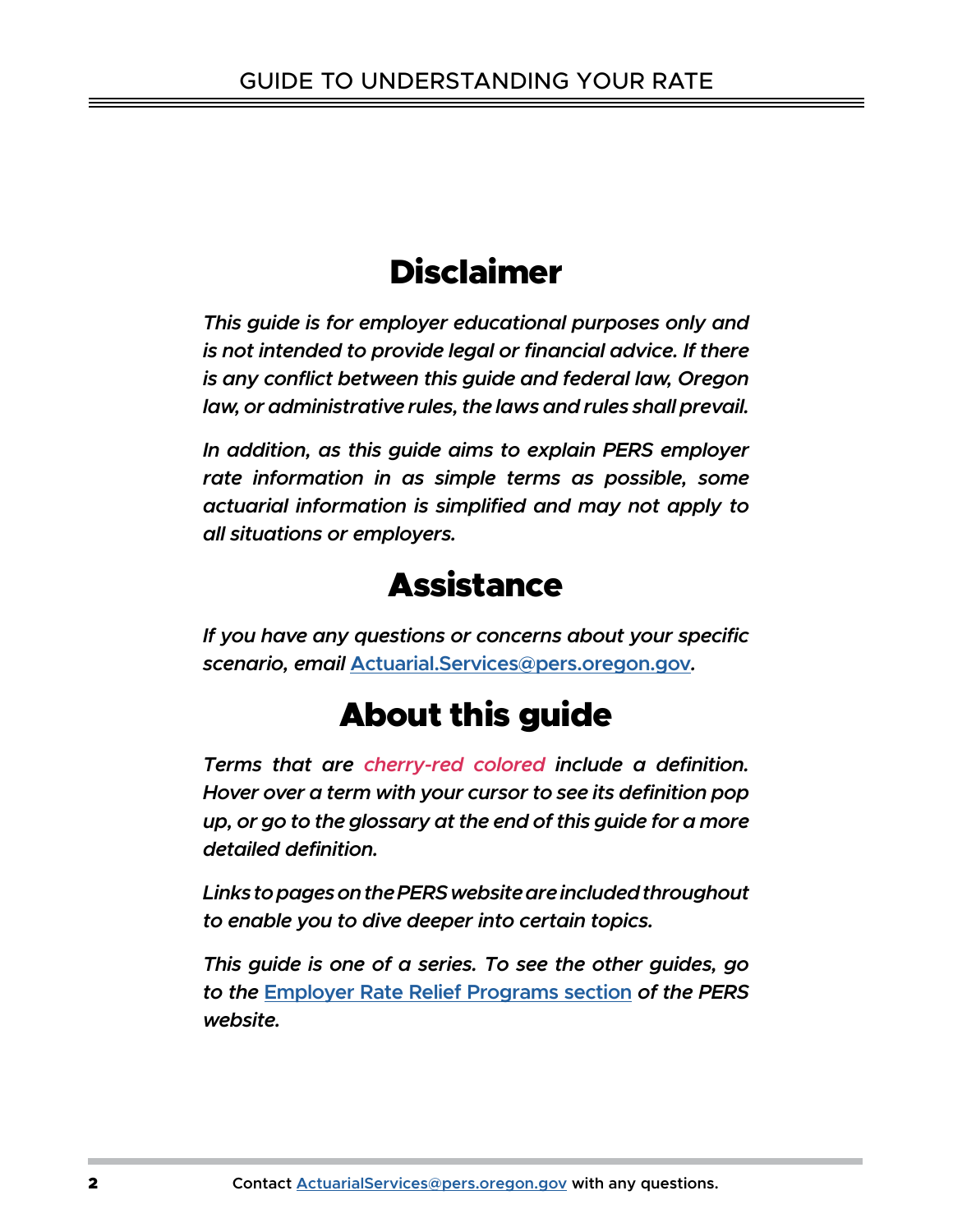# Contents

| What you can do to reduce your employer             |  |
|-----------------------------------------------------|--|
|                                                     |  |
|                                                     |  |
|                                                     |  |
| Legislation and employer contribution rates 15      |  |
| The Oregon Legislature sets PERS' benefit design 15 |  |
|                                                     |  |
|                                                     |  |
|                                                     |  |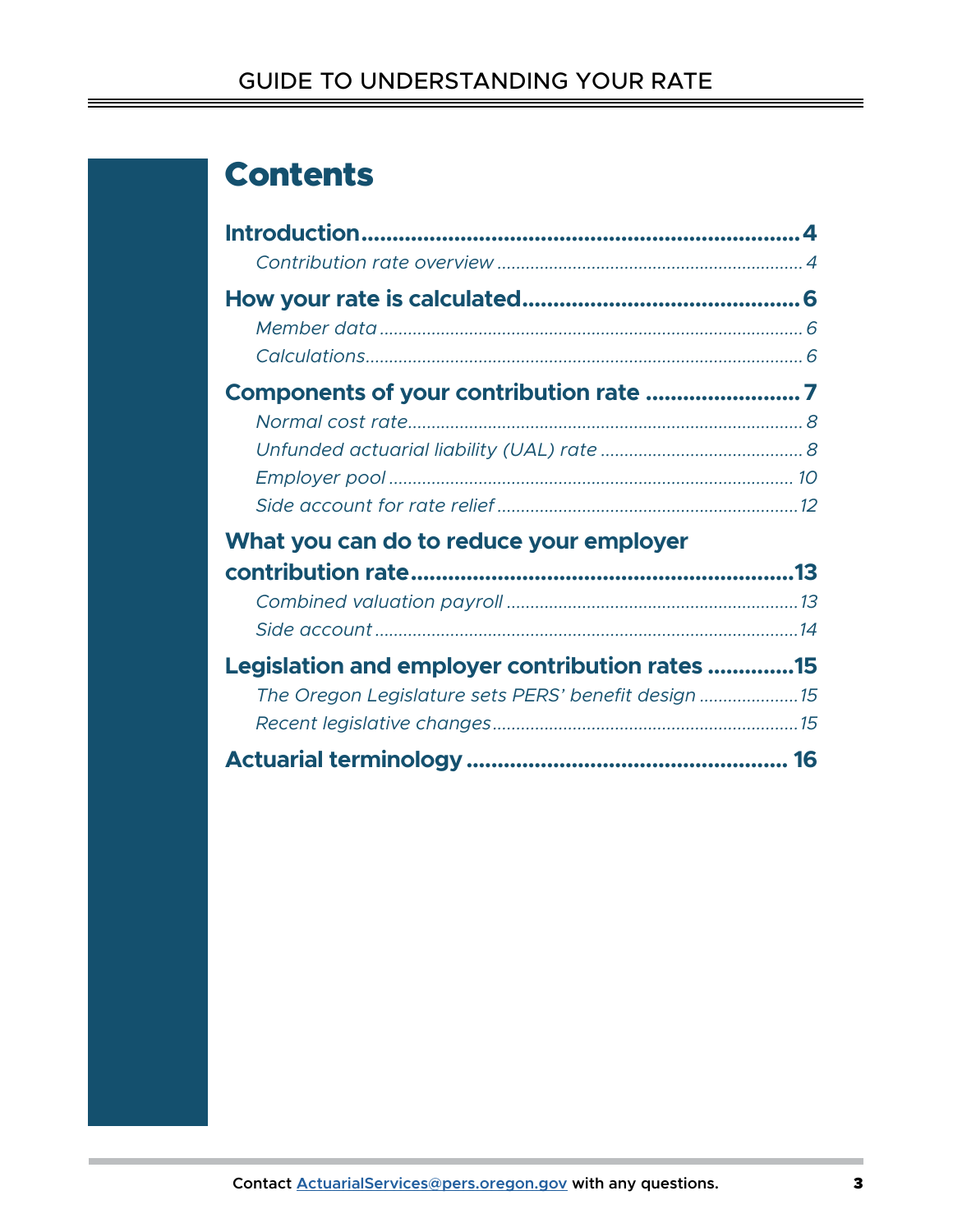# <span id="page-3-0"></span>**Introduction**

## **Contribution rate overview** 27.32% 16.46% 20.82%

- 
- **Predictable** and **stable** employer contribution **27.14%** 20.61% 24.97% rates.
- **Protectedfunded status that ensures secure** future benefit payments.  $\frac{27.56\%}{21.10\%}$  21.10% 25.46%
	- funding the system.
- Actuarial **soundness** (i.e., if all assumptions were met, the system would be fully funded). - Actuation **Sourioness** (i.e., if all assumptions were<br>met the system would be fully funded) **Excerpt from 2021–2023 contribution rates**
- **E** Governmental Accounting Standards Board **18.666 18.666 17.89% 18.88% 18.88% 18.842% 18.86% 17.89% 18.86% 17.89% 18.86% 18.86% 17.89% 18.86% 18.86% 18.86% 18.86% 17.89% 18.86% 18.86% 18.86% 18.86% 18.89% 18.86% 18.86% 1** (GASB) **compliance**. (GASB) **compliance**.

| There are about 900 public employers like you                                                                                                                                                                                                                        |                                              |                                                                |                                            |  |
|----------------------------------------------------------------------------------------------------------------------------------------------------------------------------------------------------------------------------------------------------------------------|----------------------------------------------|----------------------------------------------------------------|--------------------------------------------|--|
| that participate in the Oregon Public Employees<br>Retirement System. The retirement benefits you                                                                                                                                                                    |                                              | <b>Net Employer Contribution Rate</b><br>$7/1/21 - 6/30/23$    |                                            |  |
| provide are paid by the PERS Trust, which is mainly<br>funded by employer contributions and investment<br>earnings.                                                                                                                                                  | Tier 1/ Tier 2<br>Payroll<br>(reflects 2.45% | <b>OPSRP</b><br>General<br><b>Service Payroll Fire Payroll</b> | <b>OPSRP</b><br>Police and                 |  |
| By paying your calculated employer contribution<br>rate, you are doing your part to ensure benefits are<br>available to members.                                                                                                                                     | member<br>redirect offset)                   |                                                                | (reflects 0.70% member<br>redirect offset) |  |
| The rate you contribute depends on a number<br>of factors, which can lead to wide-ranging rates                                                                                                                                                                      |                                              |                                                                |                                            |  |
| among employers, as shown in the image to the<br>right.                                                                                                                                                                                                              | 14.67%                                       | 14.75%                                                         | 19.11%                                     |  |
|                                                                                                                                                                                                                                                                      | 24.42%                                       | 17.79%                                                         | 22.15%                                     |  |
| System demographics, assets, liabilities, and funded<br>status are evaluated every year in an<br>actuarial valuation. The valuations done in odd<br>years are the basis for employer contribution rates.<br>Those done in even years are <b>advisory rates</b> only. | 21.52%                                       | 14.71%                                                         | 19.07%                                     |  |
|                                                                                                                                                                                                                                                                      | 20.29%                                       | 16.77%                                                         | 21.13%                                     |  |
|                                                                                                                                                                                                                                                                      | 11.56%                                       | 5.24%                                                          | 9.60%                                      |  |
| <b>Contribution rate overview</b>                                                                                                                                                                                                                                    | 27.32%                                       | 16.46%                                                         | 20.82%                                     |  |
| Employer contribution rates must be approved by                                                                                                                                                                                                                      | 26.88%                                       | 16.75%                                                         | 21.11%                                     |  |
| the PERS Board. The PERS Board considers the<br>following objectives and principles when evaluating                                                                                                                                                                  | 20.47%                                       | 15.83%                                                         | 20.19%                                     |  |
| employer contribution rates:                                                                                                                                                                                                                                         | 27.80%                                       | 20.51%                                                         | 24.87%                                     |  |
| <b>Transparent</b> process and inputs.                                                                                                                                                                                                                               | 35.31%                                       | 30.26%                                                         | 34.62%                                     |  |
| <b>• Predictable</b> and stable employer contribution                                                                                                                                                                                                                | 27.14%                                       | 20.61%                                                         | 24.97%                                     |  |
| rates.                                                                                                                                                                                                                                                               | 27.11%                                       | 18.80%                                                         | 23.16%                                     |  |
| Protected funded status that ensures secure<br>future benefit payments.                                                                                                                                                                                              | 27.56%                                       | 21.10%                                                         | 25.46%                                     |  |
| <b>Equitability</b> across generations of taxpayers                                                                                                                                                                                                                  | 15.90%                                       | 10.15%                                                         | 14.51%                                     |  |
| funding the system.                                                                                                                                                                                                                                                  | 16.70%                                       | 10.17%                                                         | 14.53%                                     |  |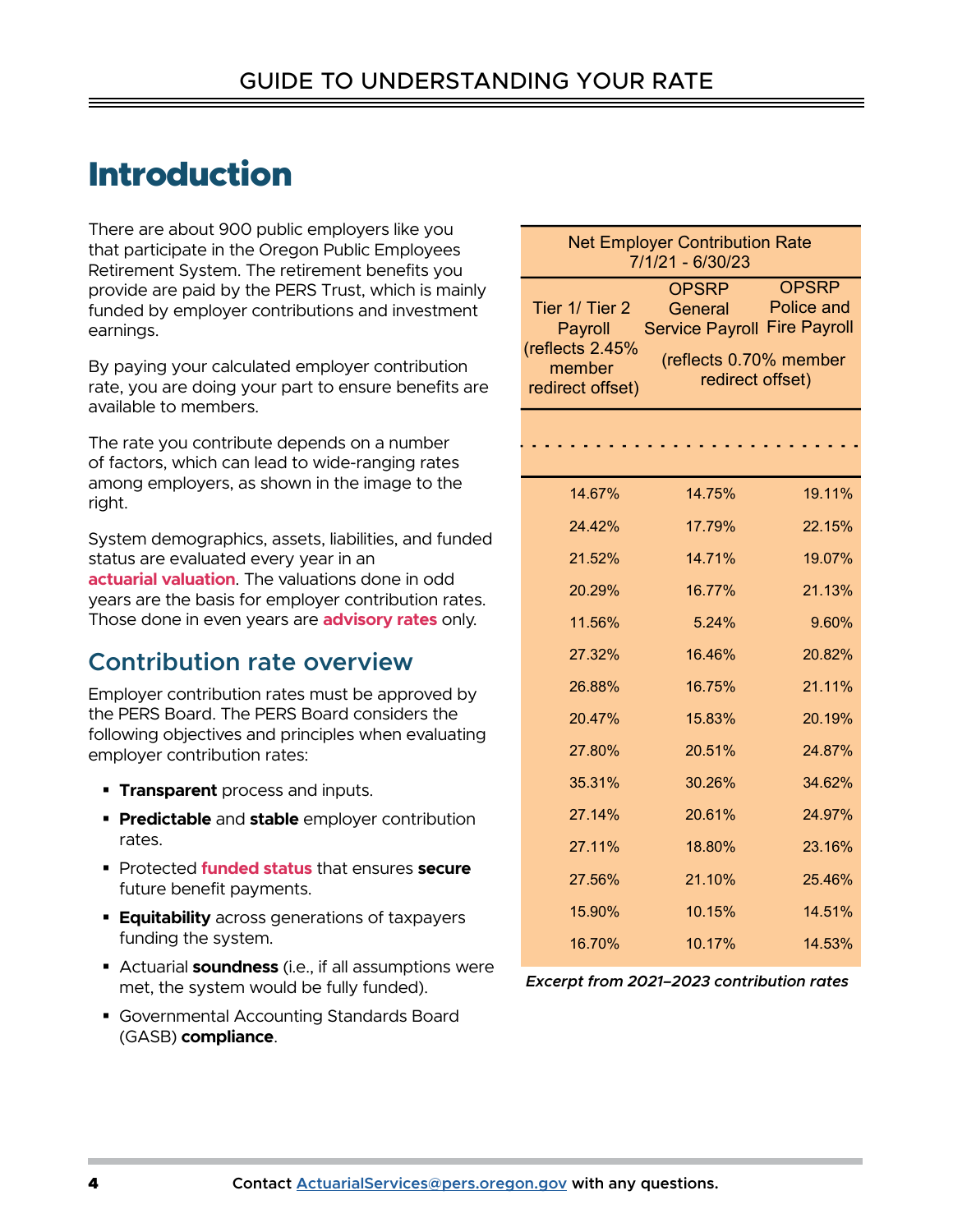

#### *PERS funding equation*

Employer rates change July 1 of each odd year (e.g., 2021, 2023, 2025) based on the previous odd year's actuarial valuation. This means there is a lag of 18 months between employer rate changes and the actuarial valuation that is used to calculate those rates (e.g., employer rates effective July 1, 2021, were calculated as of the 2019 year-end actuarial valuation).

For the purposes of this guide and the valuation, it is important to note that your employer contribution rate represents **[employer contributions](https://www.oregon.gov/pers/EMP/Pages/Contribution-Rates.aspx)** to fund pension benefits only and **does not include** the 6% employee (member) Individual Account Program (IAP) contribution, even if you are paying the contribution on employees' behalf. PERS refers to all IAP contributions as "member contributions." If you have questions about the IAP, review PERS' **[What is the IAP?](https://www.oregon.gov/pers/MEM/Pages/What-is-the-IAP.aspx)** webpage for members.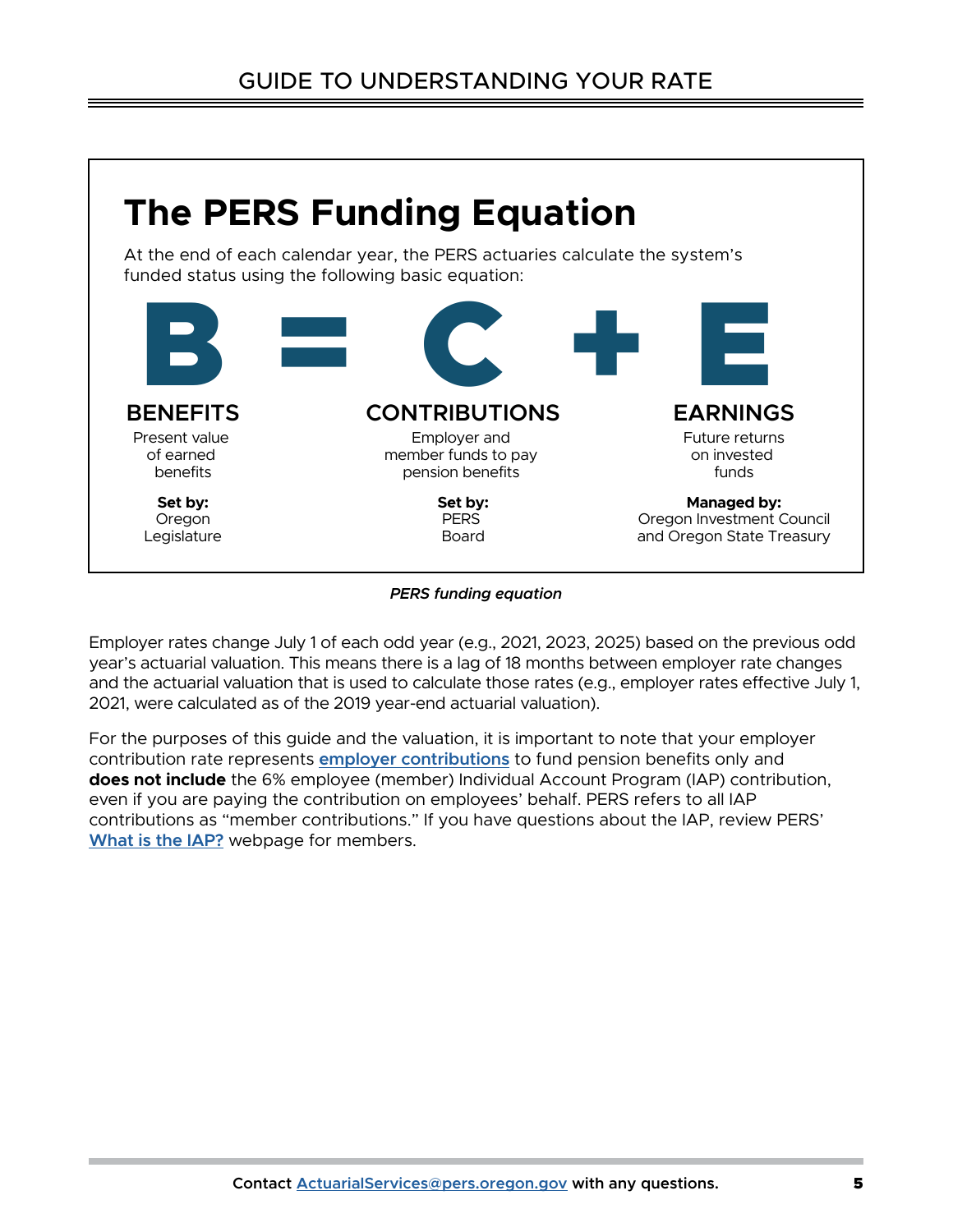# <span id="page-5-0"></span>How your rate is calculated

The PERS consulting actuary calculates your rate using member data plus all the factors described in "**[Components of your contribution rate](#page-6-1)**" on pages 7 through 12 of this guide.

### **Member data**

The actuary reviews the data that you entered for the calendar year to determine how many active, inactive, and retired employees you have.

- It is essential that you report all member data to guarantee accurate rate calculation.
- Only members who have passed their six-month waiting period and work at least 600 hours a year are considered for the purposes of the valuation.
- Subject salary reported through December 31 will form the basis of your [combined valuation payroll](#page-15-3), which is a key element in all of the actuary's calculations for your rate and the single biggest factor that you control.

### **Calculations**

The table below is a high-level explanation of rate calculations. Your rate may have more variables, which are explained in your actuarial valuation.

| <b>Number</b>                                          | <b>Divided by</b>                                                      | <b>Equals</b>                         |
|--------------------------------------------------------|------------------------------------------------------------------------|---------------------------------------|
| Annual cost for current<br>members' projected benefits | Combined valuation payroll                                             | Normal cost rate                      |
| UAL amount                                             | Combined valuation payroll<br>(potentially adjusted by<br>rate collar) | <b>UAL rate</b>                       |
| Transition liability/surplus<br>amount                 | Combined valuation payroll<br>and amortization factor                  | Transition liability/<br>surplus rate |
| Side account amount                                    | Combined valuation payroll<br>and average amortization<br>factor       | Side account rate relief              |

Specific calculation details are always included in your valuation or in the system-wide report.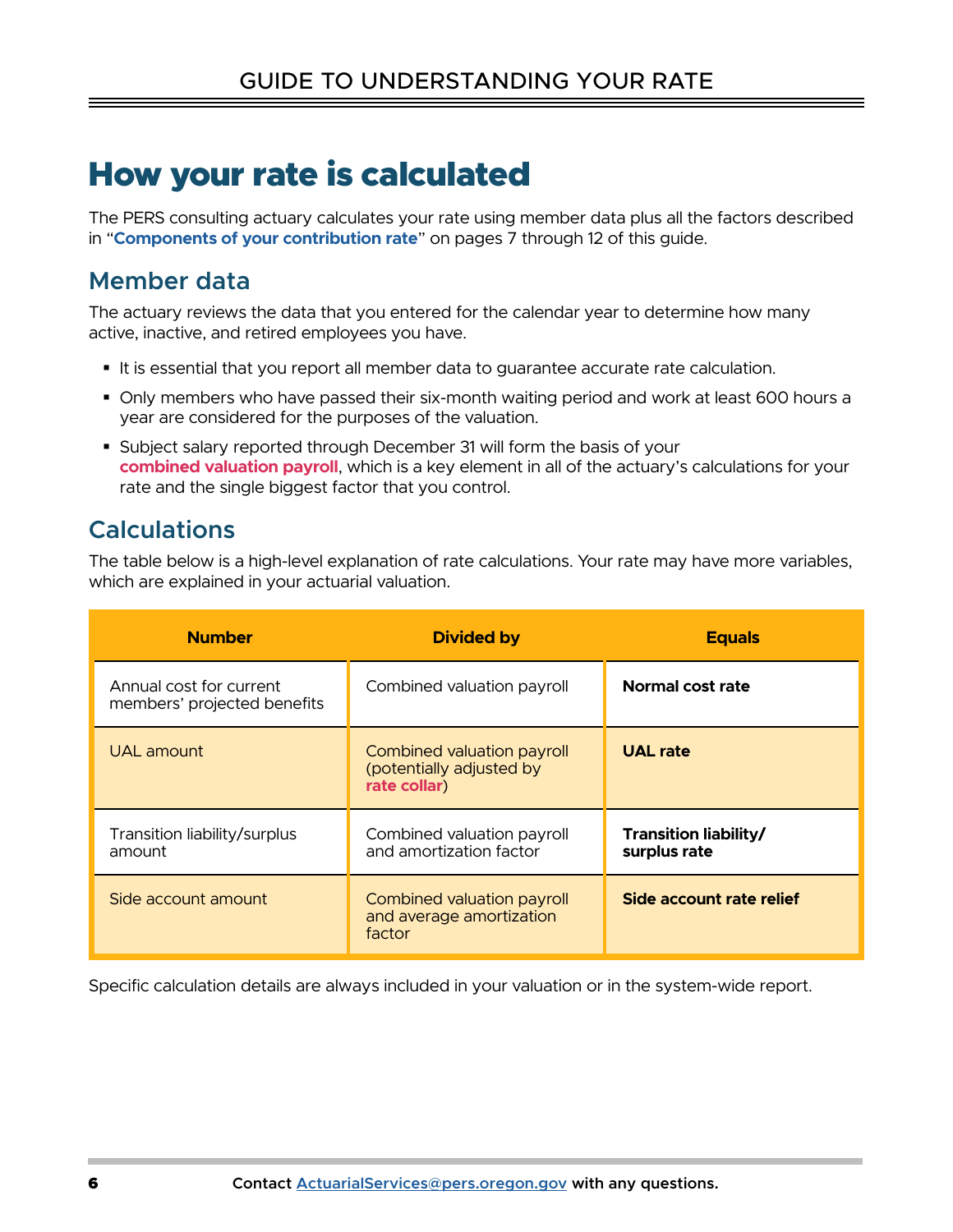

# <span id="page-6-1"></span><span id="page-6-0"></span>Components of your contribution rate

*Rate-setting components and their sources*

When calculating contribution rates, the actuary considers a number of factors:

- Normal cost
- Unfunded actuarial liability (UAL)
- **Employer pool**
- Retiree healthcare
- Demographics
- **Economic factors**
- Side accounts (if applicable)
- **Transition liabilities/surpluses (if applicable)**

By using facts from the past, combined with assumptions about the future, the actuary aims to set a rate that will accurately provide for past, current, and future pension benefits.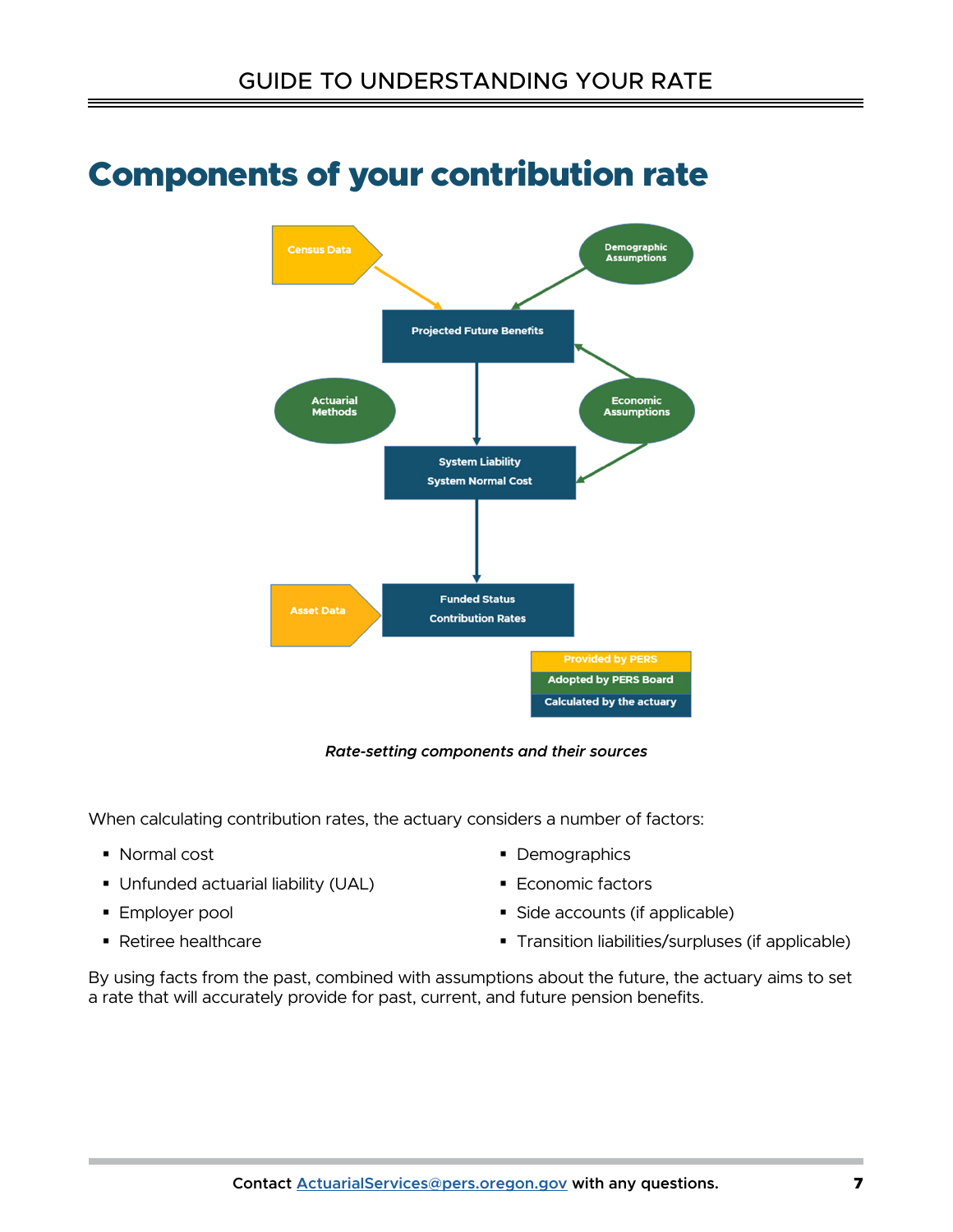### <span id="page-7-0"></span>**Normal cost rate**

The normal cost rate represents the projected cost of providing benefits for current employees for the next year. If there were no UAL, normal cost would be the only rate you would need to pay. Normal cost is calculated separately for Tier One/Tier Two and OPSRP.

### **Assumptions considered**

1. The rate of investment return adopted by the PERS Board.

The investment return assumption, or **assumed rate** of return, has the biggest impact on the *overall determination of liabilities. The current assumed rate is 6.9%.*

- 2. Member mortality.
- 3. The number of all types of retirements, withdrawals, and disabilities.
- 4. Salary increase assumptions, including merit increases, unused sick leave, and vacation pay.
- 5. Changes to payroll growth or the rate of wage inflation.
- 6. Interest crediting.
- 7. Administrative expenses.

### **Normal Cost modifier**

**[Member Redirect project](https://www.oregon.gov/pers/EMP/Pages/SB1049.aspx#MemberRedirect)**: A percentage of every qualifying member's salary that was previously contributed to their IAP account is redirected into their Employee Pension Stability Account (EPSA). The funds offset your normal cost rate.

### **Unfunded actuarial liability (UAL) rate**

The UAL is the difference between the actual cost of pension benefits (liabilities) and assets (contributions plus investment earnings) at a particular point in time. The UAL rate is intended to make up, or **amortize**, that difference over a set period of time: 20 years for Tier One/Tier Two and 16 years for OPSRP. Retiree Healthcare (i.e., RHIA and RHIPA) is amortized over 20 years when the program is 100% funded, which began with the 12/31/2020 actuarial valuation.

If any variables that make up this rate do not meet the actuary's assumptions, the rate and future projections will be adjusted in future valuations. The variables that influence UAL rate the most are:

- The assumed rate vs. actual interest earned by the Oregon Public Employees Retirement Fund.
- **Legislative changes.**
- Projected payroll growth vs. actual payroll growth.

A **negative UAL rate** means an employer has a surplus; their assets are greater than their liabilities. A **positive UAL rate** means an employer's liabilities are greater than their assets. Most employers have a positive UAL.

**Important to note:** Because UAL is the difference between liabilities owed and the assets available to pay them, you cannot "pay off" the UAL. To decrease it, you must increase assets or decrease liabilities.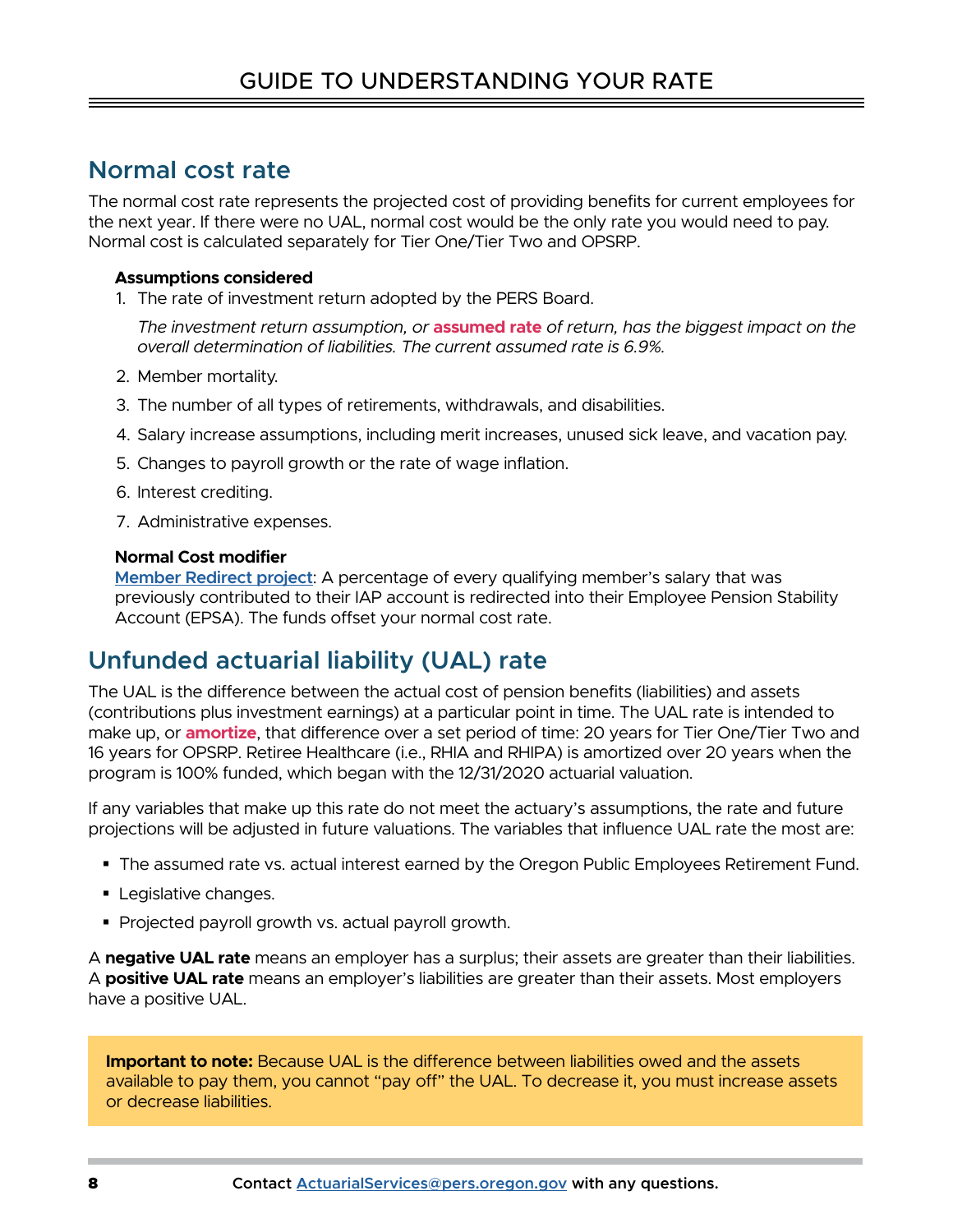### **Liabilities defined**

Yourliability is the dollar amount that represents how much it would cost to pay the retirement benefits of all your retired employees, plus all the benefits that your current employees have already earned.

Through December 2020, 71% of the total accrued liability was for members who were no longer working in PERS-covered employment (i.e., they were retired or inactive members). This is partly because, at that point in time, most retirees were Tier One — PERS' most expensive plan.



Most active members (i.e., they have not retired nor withdrawn from PERS) are in OPSRP.



### **Assets defined**

[Assets](#page-15-6) are the market value of accumulated employer contributions for pension benefits, as well as the investment income earned by these contributions. All employer contributions are invested in the OPERF, which is managed by the Oregon Investment Council.

Additional sources of assets for the fund are:

- 1. Side accounts.
- 2. Payments on transition liabilities.
- 3. Payments on pre-SLGRP liabilities.

However, these sources are tracked and reported separately.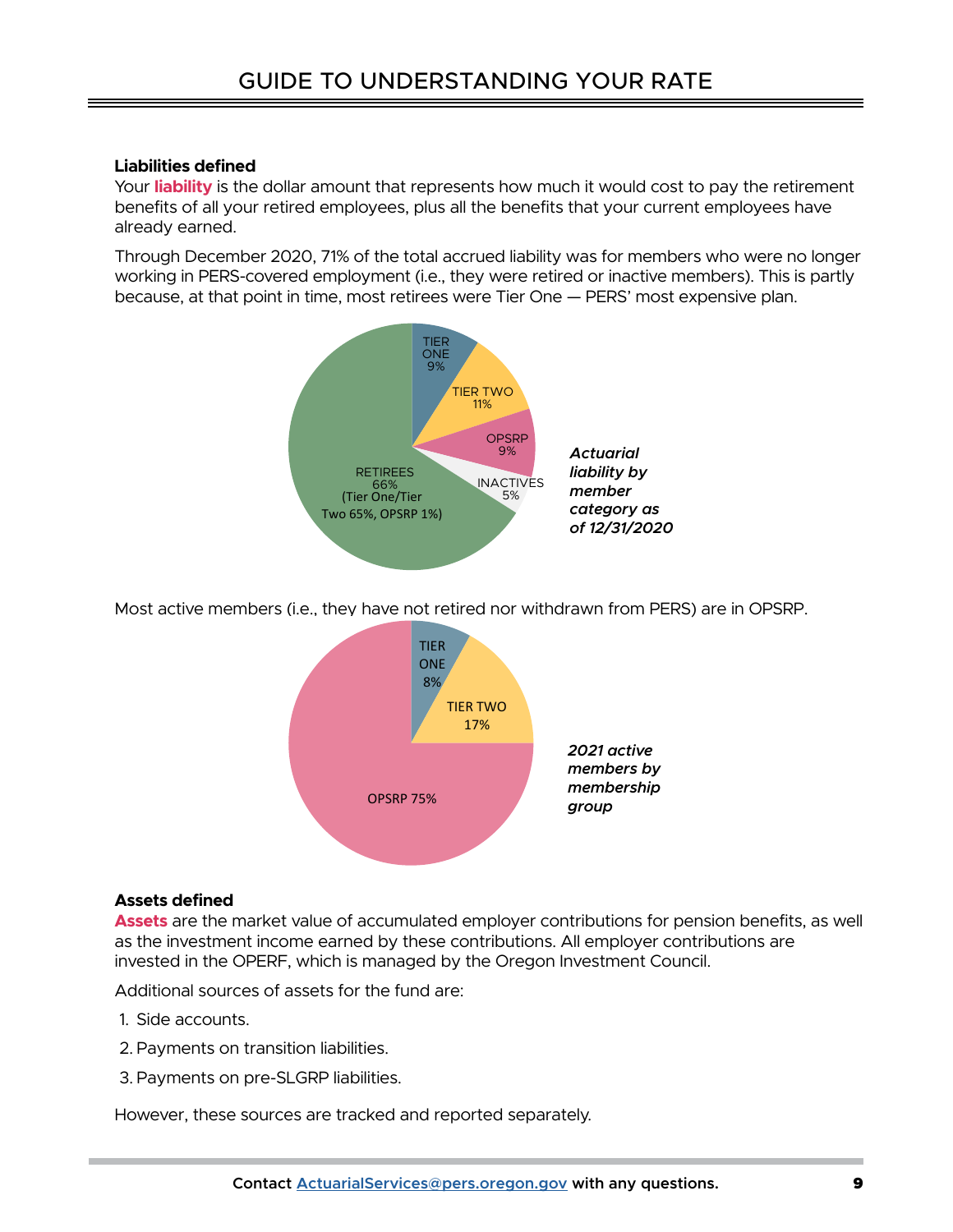## <span id="page-9-0"></span>**Employer pool**

When the assets and liabilities of multiple employers are merged, that creates a pool. The main benefit of being in a pool is greater rate stability through sharing liabilities. The disadvantage is that an individual employer cannot reduce its own liability; its efforts can only reduce the liability of the whole pool.

Pools are established by the Legislature through statute; for some pools, participation is mandatory.

All employers, regardless of payroll or type, are members of one of the following system-wide pools.

### **System-wide pools**

### **Oregon Public Service Retirement Plan (OPSRP) pool**

All employers are assigned the same OPSRP General Service **normal cost rates** and Police & Fire normal cost rates, as well as the same OPSRP UAL rate.

### **Retiree Healthcare pool**

On your valuation, you also have a Retiree Healthcare normal cost and Retiree Healthcare UAL rate. These rates apply to Retiree Healthcare Insurance Accounts (RHIA). The cost for Retiree Health Insurance Premium Accounts (RHIPA) is also included in this rate for State Agencies and the Judiciary only.

#### **— Retirement Health Insurance Account (RHIA)**

All employers with Tier One/Tier Two payroll pay the same RHIA normal cost. Currently there is no RHIA UAL because the program is fully funded.

### **— Retiree Health Insurance Premium Account (RHIPA)**

RHIPA is paid only by state agencies and judiciary. The RHIPA normal cost is added to the RHIA normal cost and represented as the Retiree Healthcare normal cost. Currently, there is no RHIPA UAL because the program is fully funded.

### **Employer pools**

The two largest employer pools are the State and Local Government Pool (SLGRP) and the School Districts Pool. These pools aggregate Tier One/Tier Two liabilities. Additionally, there is the smaller Judiciary Pool.

Joining the SLGRP (formerly mandatory) is optional. The School Districts Pool and Judiciary Pool are mandatory.

### **State and Local Government Rate Pool**

All state agencies, community colleges, some local governments, and some special districts are members of the SLGRP. Members of this pool have the same **UAL rate**. The amount of UAL on their valuation is their proportionate share of the pool's UAL based on their combined valuation payroll; it does not necessarily represent the individual employer's literal unfunded actuarial liability. SLGRP members' normal cost rate is determined at the pool level, and then a weighted average is calculated per employer based on payroll.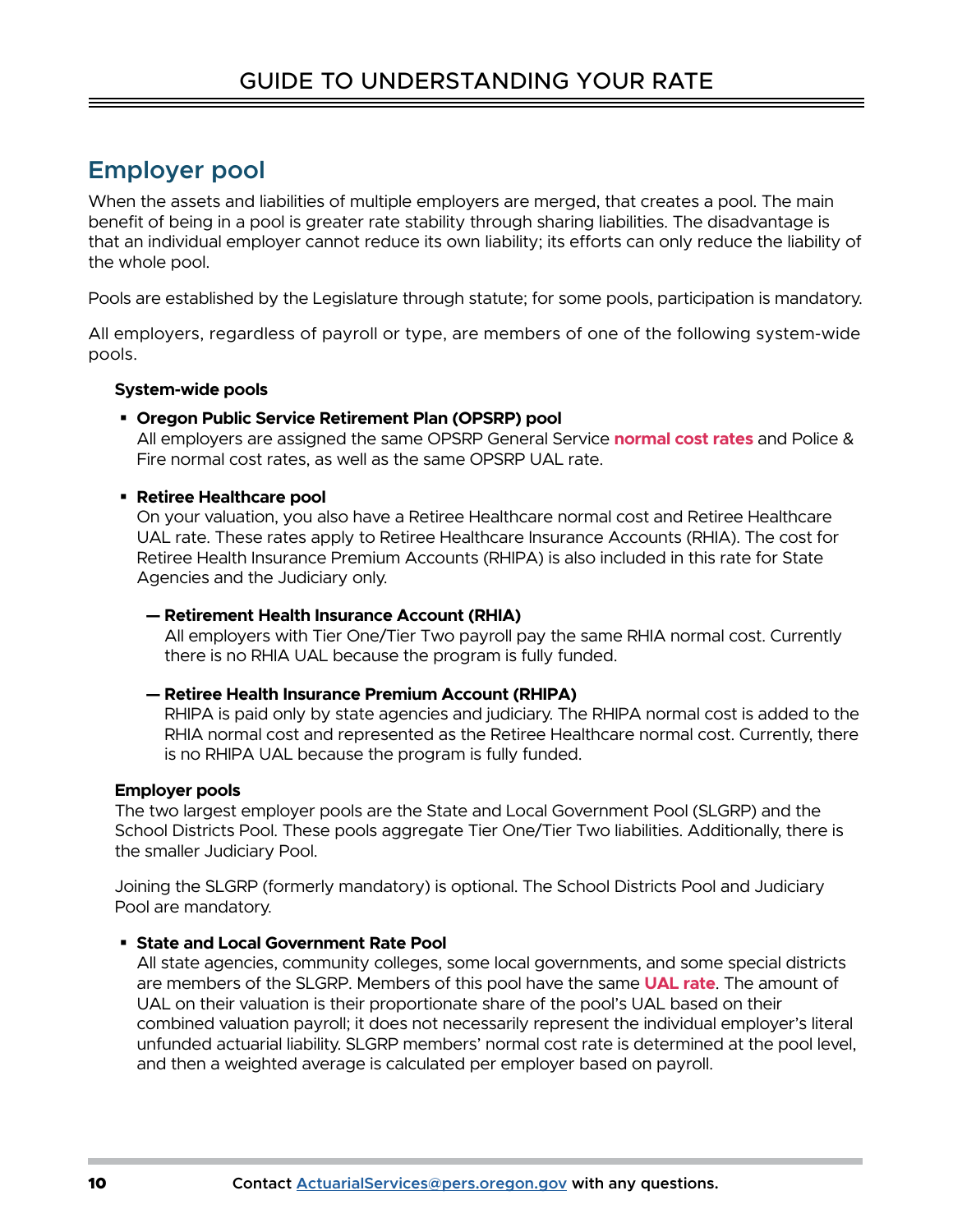The SLGRP has several other rates that ensure no member is unfairly subsidizing the UAL rates of others or vice versa. These additional rates, explained in more detail on pages 11 and 12 of this guide, are:

— Transition surplus or transition liability rate.

— Pre-SLGRP pooled liability rate.

These rates may not be applicable to all employers of this rate pool.

#### **School Districts Pool**

All K–12 school districts, charter schools, and education service districts are required (by statute) to be a part of this single pool for purposes of actuarial modeling and payroll rate calculations. All members of the School Districts Pool have the exact same Tier One/Tier Two normal cost rate and Tier One/Tier Two UAL rate regardless of actual payroll.

#### **Judiciary Pool**

Members of the State Judiciary are pooled together in the Judiciary Pool.

#### **Independent**

Some local governments are valued independently of all other jurisdictions. Their Tier One/Tier Two rates are not pooled and are based on their individual experience.

### **Transition liability/surplus rate (SLGRP only)**

A transition liability or surplus is established when a local government employer elects to join the SLGRP.

The individual employer's **funded status** is compared to the funded status of the pool at the time of the employer's entry.

- If the employer is better-funded than the pool, the employer will have a **transition surplus.**
- If the employer is less well-funded than the pool, the employer will have a **transition liability.**

The transition liability or surplus acts as an addition to or reduction from the employer's pooled contribution rate. This amount, calculated by the consulting actuary and amortized over a period of 20 years, is reduced by deductions or payments by the employer and increased by interest charges at the **[assumed rate](#page-15-4)**.

A transition liability protects the other participants in the pool by ensuring the pool does not take on a newly pooled employer's excess liability.

A transition surplus protects the individual employer by ensuring that it does not lose assets to the pool.

In a valuation, a transition liability is treated as a debt owed to the SLGRP by the employer; a transition surplus is treated as a loan by the employer to the SLGRP.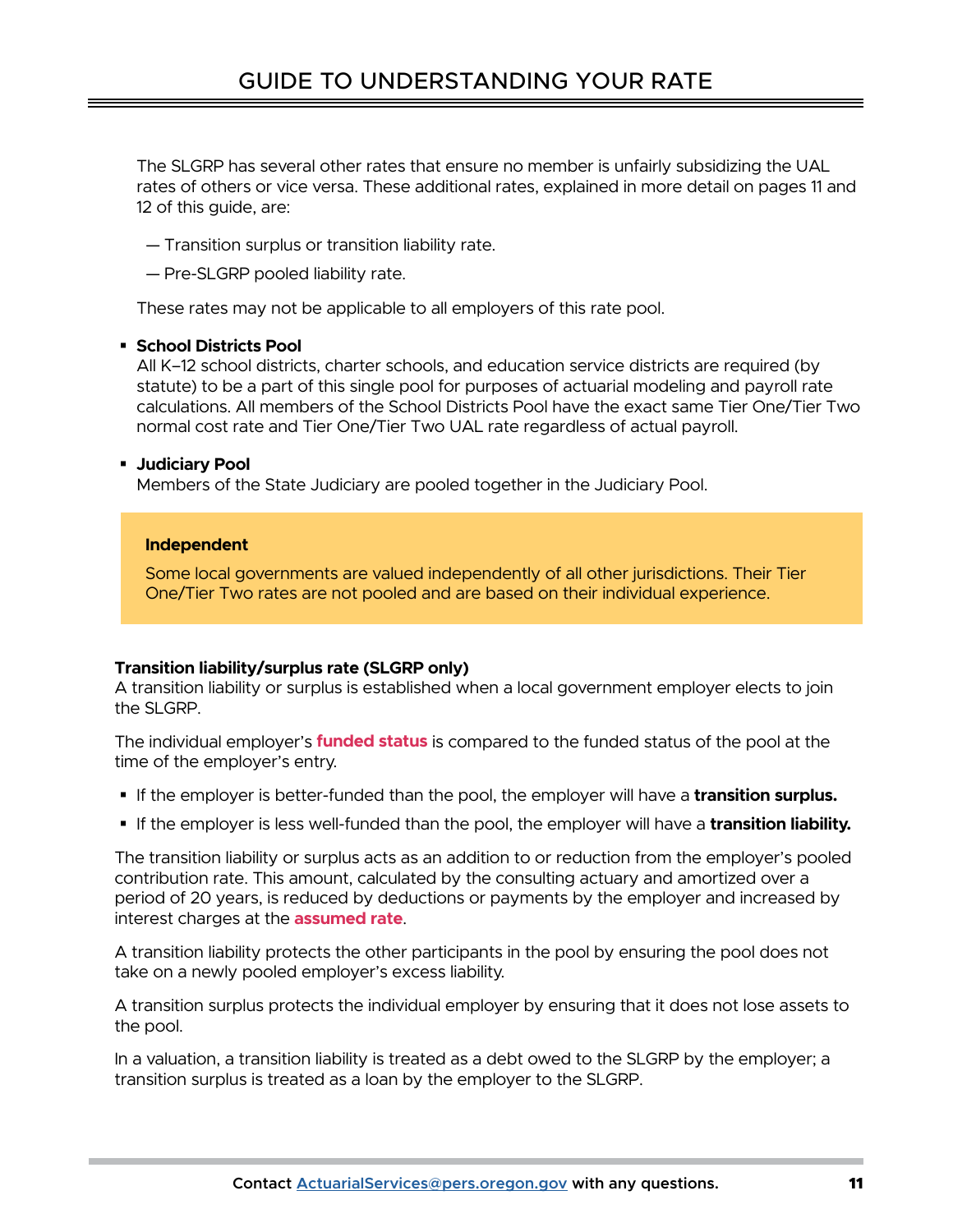<span id="page-11-0"></span>An employer must pay off a transition liability prior to establishing a side account. Paying off a transition liability is the **only time** an employer can, dollar for dollar, pay off the UAL.

### **Pre-SLGRP liability/surplus rate (SLGRP only)**

Prior to the formation of the State and Local Government Rate Pool, there were two separate pools: the State and Community Colleges Pool (SCCP) and the Local Government Rate Pool (LGRP).

The UAL for each of these groups is maintained separately from the SLGRP.

State and community colleges have a **pre-SLGRP liability.**

Local governments have a **pre-SLGRP surplus.**

### **Side account for rate relief**

When an employer makes a lump-sum payment to prepay part or all of their pension liabilities, PERS places the sum in a special account called a "**[side account](https://www.oregon.gov/PERS/Pages/General-Information/Side-Accounts-by-the-Numbers.aspx)**." This account is attributed solely to you and is held separate from other employer reserves. The money is invested in the PERS Trust and is subject to the same earnings and losses as all investments in OPERF.

Establishing a side account increases your assets. To account for this increase in your assets, PERS provides you with a rate offset, which reduces your employer contributions and rates over a period of time.

To learn more about how to reduce your rate with a side account, see the section "**[What you can](#page-12-1)  [do to reduce your employer contribution rate](#page-12-1)**" on page 13 of this guide.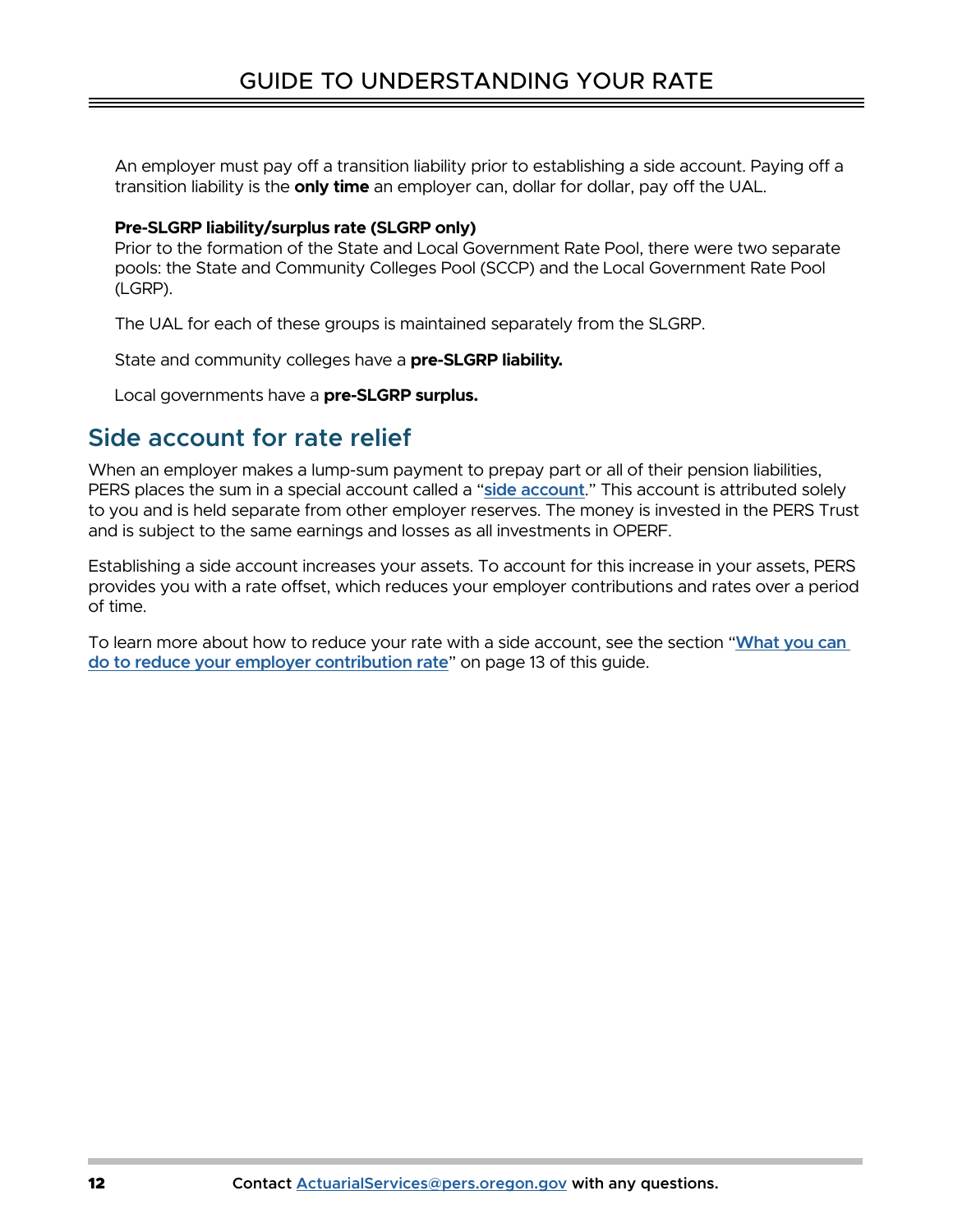# <span id="page-12-1"></span><span id="page-12-0"></span>What you can do to reduce your employer contribution rate

You have two ways to directly affect your rate: changing your combined valuation payroll and establishing a side account.

## **Combined valuation payroll**

**[Combined valuation payroll](#page-15-3)** is one variable of your contribution rate that you can control. If you have significant changes to payroll, you may see substantially altered rates from year to year. Combined valuation payroll is usually the reason employers see significant rate changes, outside of system-wide changes.

Combined valuation payroll is the portion of the equation that you control for the following components of your rate:

### **Normal cost rate**

- Normal cost is the annual cost, or liabilities, of current plan provisions, assumptions, and demographic information for the current year.
- Independents: This is a direct reflection of your Tier One/Tier Two experience.
- SLGRP: Normal cost rate is the weighted average based on the SLGRP normal cost rate.
- **School Districts Pool, OPSRP, and Retiree Healthcare all use each respective pool's combined** payroll. **[liabilities](#page-16-2)**, of cur<br>
current year.<br>
ection of your Tian<br>
ighted average<br>
Retiree Healthc.<br>
.<br>
.<br>
your **[UAL rate](#page-17-0)**

### **UAL rate**

- If you are a member of the **SLGRP**, your **UAL rate** is the same as the pool, but the amount of UAL allocated to you is determined based on your combined valuation payroll. Additionally, the UAL rate for the pool is divided by the pool's combined valuation payroll, so significant swings in payroll for the pool could alter the UAL rate.
- **School Districts Pool:** Because your UAL rate is the same across all employers, any substantial changes in the pool for combined valuation payroll could alter the UAL rate.
- **Independents:** The UAL rate reflects your actual experience and can vary significantly from valuation to valuation if you have irregular payroll.

### **Side accounts and surplus/liability rates**

- **These rates are assigned solely to the individual employer, and the amount of each rate is** determined specifically based on the combined valuation payroll.
- Each amount associated with these rates is reduced annually based on payroll.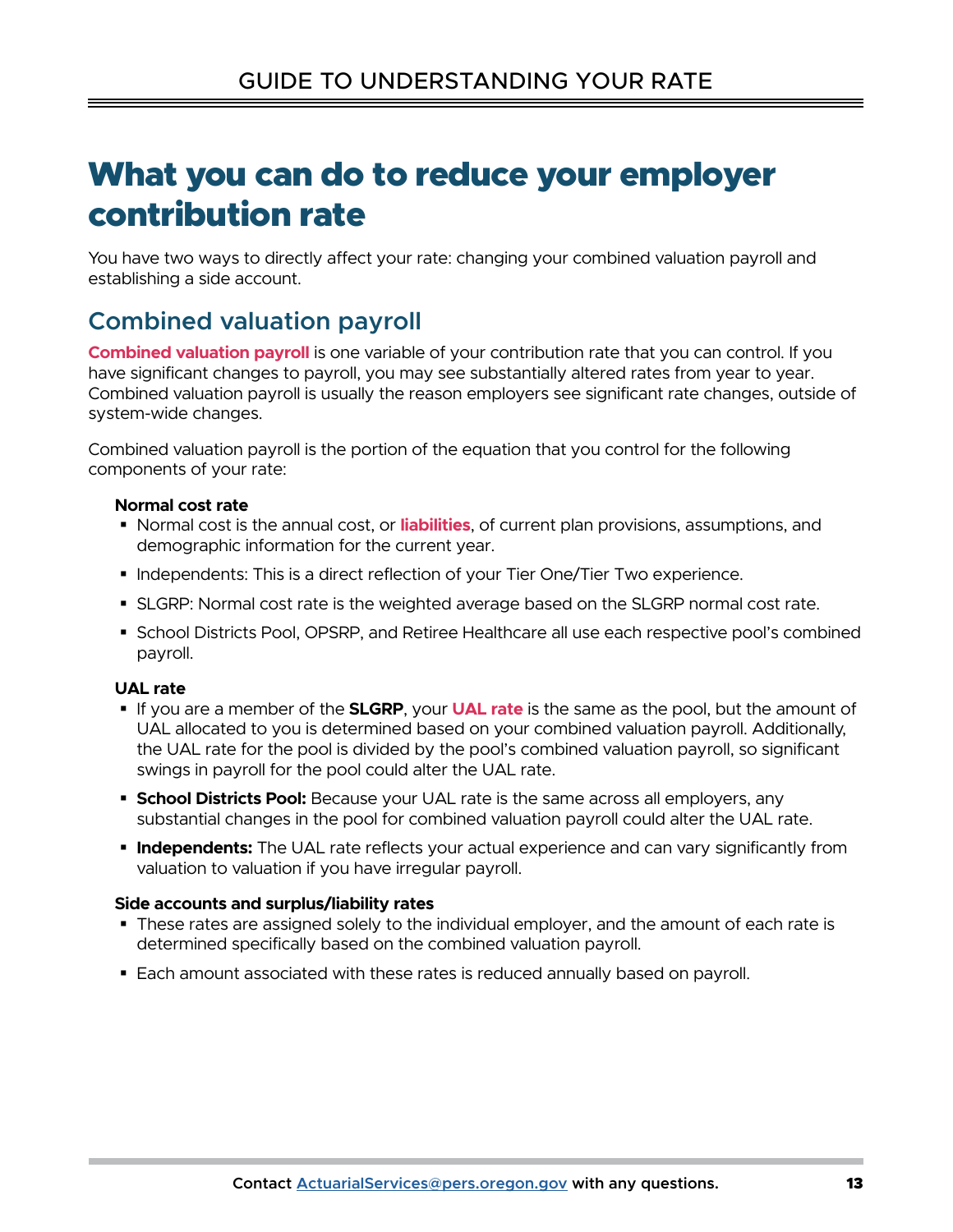### <span id="page-13-0"></span>**Side account**

A side account prepays employer pension obligations. Employers have the option of pre-paying contributions in one lump-sum payment of at least \$250,000 or 25% of their Tier One/Tier Two UAL (whichever is less). This amount is initially applied to offset your UAL rate; if there is any left over, it offsets the rest of your Tier One/Tier Two liabilities and then your OPSRP UAL rate.

Employers have two options for side account calculation: You can pay PERS' consulting actuary to do an actuarial calculation or wait for your side account to be included in the system-wide valuation. Each calculation method has different requirements and costs, as shown in the table below.

| <b>Factor</b>                                    | <b>Actuarial calculation</b>                                                                                                                                                     | <b>Valuation calculation</b>                                                                                                                                                                                                                 |  |
|--------------------------------------------------|----------------------------------------------------------------------------------------------------------------------------------------------------------------------------------|----------------------------------------------------------------------------------------------------------------------------------------------------------------------------------------------------------------------------------------------|--|
| Start date                                       | Employer can select the first of any<br>month in a rolling 12-month period for<br>the rate to begin.                                                                             | Rate will be effective 7/1 following the<br>publication of the valuation for that<br>year. For example, if you make your<br>payment in 2021, the valuation will<br>come out in fall 2022 and your rate<br>offset will be effective 7/1/2023. |  |
| Cost                                             | Costs a minimum of \$1,000.                                                                                                                                                      | No cost.                                                                                                                                                                                                                                     |  |
| Rate offset<br>preview                           | Documentation is provided to the<br>employer in advance of their payment,<br>which allows the employer to determine<br>if this is the right choice.                              | Employers will not know the rate offset<br>amount until the valuation is published.                                                                                                                                                          |  |
| <b>Flexibility</b>                               | Employers can choose multiple<br>amounts, rate offset dates, or<br>amortization periods for an additional<br>\$250 per request.                                                  | No flexibility with effective dates.                                                                                                                                                                                                         |  |
| Situations<br>when<br>calculation is<br>required | Required for employers choosing a<br>shortened amortization period or a<br>deferred rate offset.<br>Required for any employer that must<br>pay off a transition liability first. | None.                                                                                                                                                                                                                                        |  |

#### **How to request a side account**

- 1. Email **[ActuarialServices@pers.oregon.gov](mailto:ActuarialServices%40pers.oregon.gov?subject=)** to inform us that you are interested in a side account.
- 2. Include the amount you would like to deposit, the date when you would like to deposit your lump-sum payment, and any questions you might have.
- 3. Actuarial Services will respond within three business days.

#### **Learn more**

For more information about side accounts, go to the **[Employer Side Accounts webpage](https://www.oregon.gov/pers/Pages/General-Information/Side-Accounts-by-the-Numbers.aspx)**.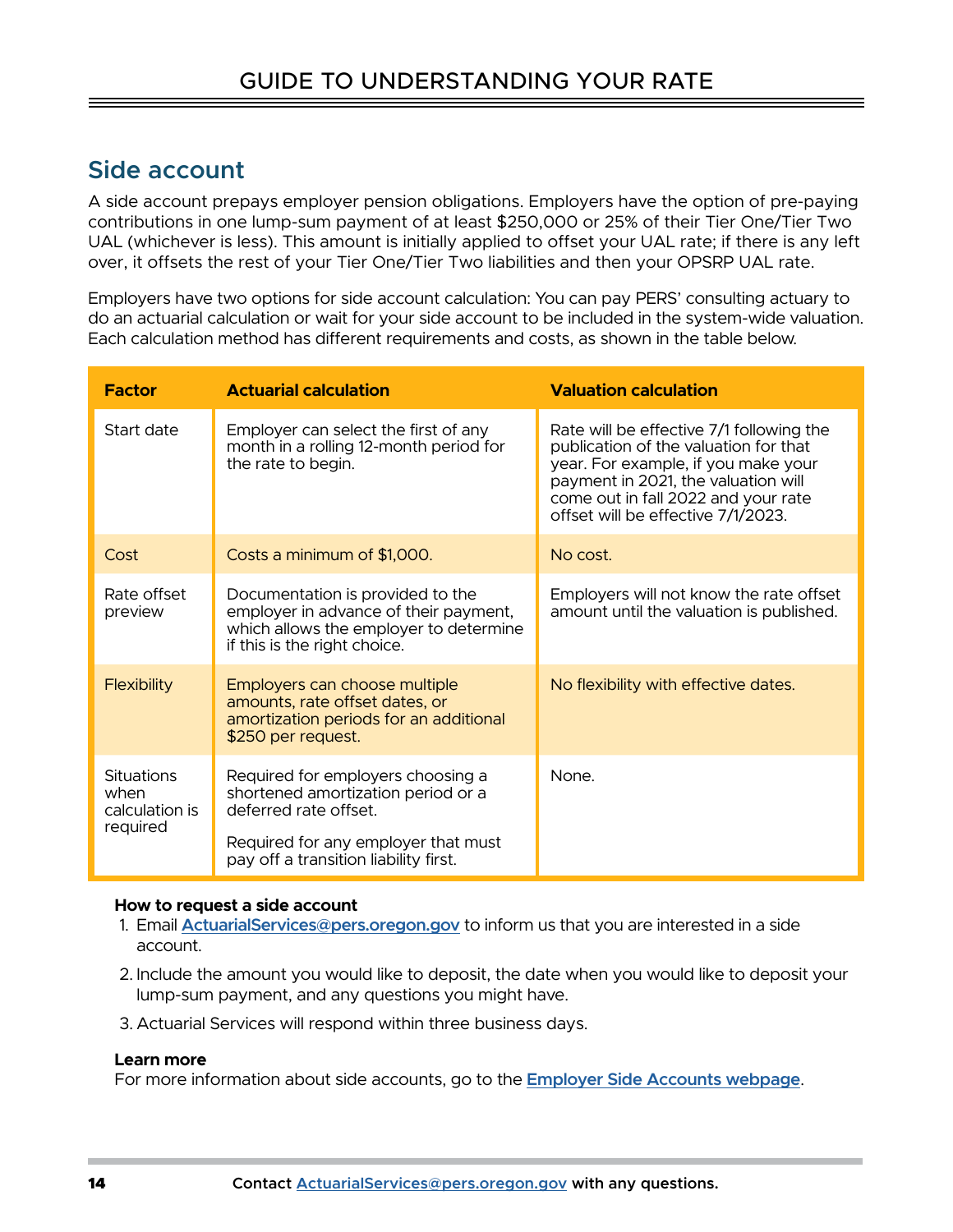# <span id="page-14-0"></span>Legislation and employer contribution rates

### **The Oregon Legislature sets PERS' benefit design**

The Oregon Legislature is the "plan sponsor" for PERS, the system, and has the sole authority to determine the benefit structure for public employees. PERS, the agency, administers the retirement system (the "plan") for participating public employers and must follow all state and federal laws.

When making legislative changes to PERS, legislators look to their constituents, lobbyists, and other stakeholders to provide them with information about upcoming bills during a legislative session.

### **Recent legislative changes**

**[Senate Bill \(SB\) 1049](https://www.oregon.gov/pers/EMP/Pages/SB1049.aspx)**, signed into law in 2019, made several adjustments to PERS to slow the increase in employer contribution rates. Employers will feel the initial impact of SB 1049 on employer rates for the 2021-23 biennium.

SB 1049 has a number of programs designed to reduce employer rates over time.

#### **Work After Retirement**

For years 2020–2024, the PERS limitation on hours that a rehired retiree can work is lifted (restrictions apply for some early retirees and some retirees receiving Social Security benefits). Employers pay their normal employer contribution rate for these working retiree wages. Because these employees are not accruing benefits, all payments you make on these employees increase your contributions above what was anticipated, thus increasing your assets into the system. **[Learn more](https://www.oregon.gov/pers/EMP/Pages/Work-After-Retirement.aspx)**.

### **Salary Limit**

Starting January 1, 2020, members' annual subject salary that PERS uses to calculate their PERS benefits is limited. It does not limit an employee's actual salary, only the amount that is used to calculate PERS benefits. It only applies to salary paid (and eligible Tier One/Tier Two lump-sum payments) in the year 2020 and beyond.

By reducing the maximum salary, the salary limit effectively caps future benefit payments, which limits future potential liabilities. **[Learn more](https://www.oregon.gov/pers/EMP/Pages/SB1049.aspx#Salary)**.

### **Member Individual Account Program (IAP) Redirect**

Effective July 1, 2020, a portion of the 6%-of-member-salary contributions to each member's IAP is being redirected to a new Employee Pension Stability Account (EPSA), which will help fund each member's pension benefits provided under Tier One/Two and OPSRP. This redirected portion is applied to each employer's normal cost rates.

For 2021-23, the normal cost offset for Tier One/Tier Two is –2.40% and the offset for OPSRP is –0.65%. If PERS' funded status (including side accounts) reaches 90% or greater, the redirection of IAP funds and the accompanying rate offset will be halted; however, this is not permanent and will be evaluated each rate-setting valuation based on the system-wide funded status. **[Learn more](https://www.oregon.gov/pers/EMP/Pages/SB1049.aspx#MemberRedirect)**.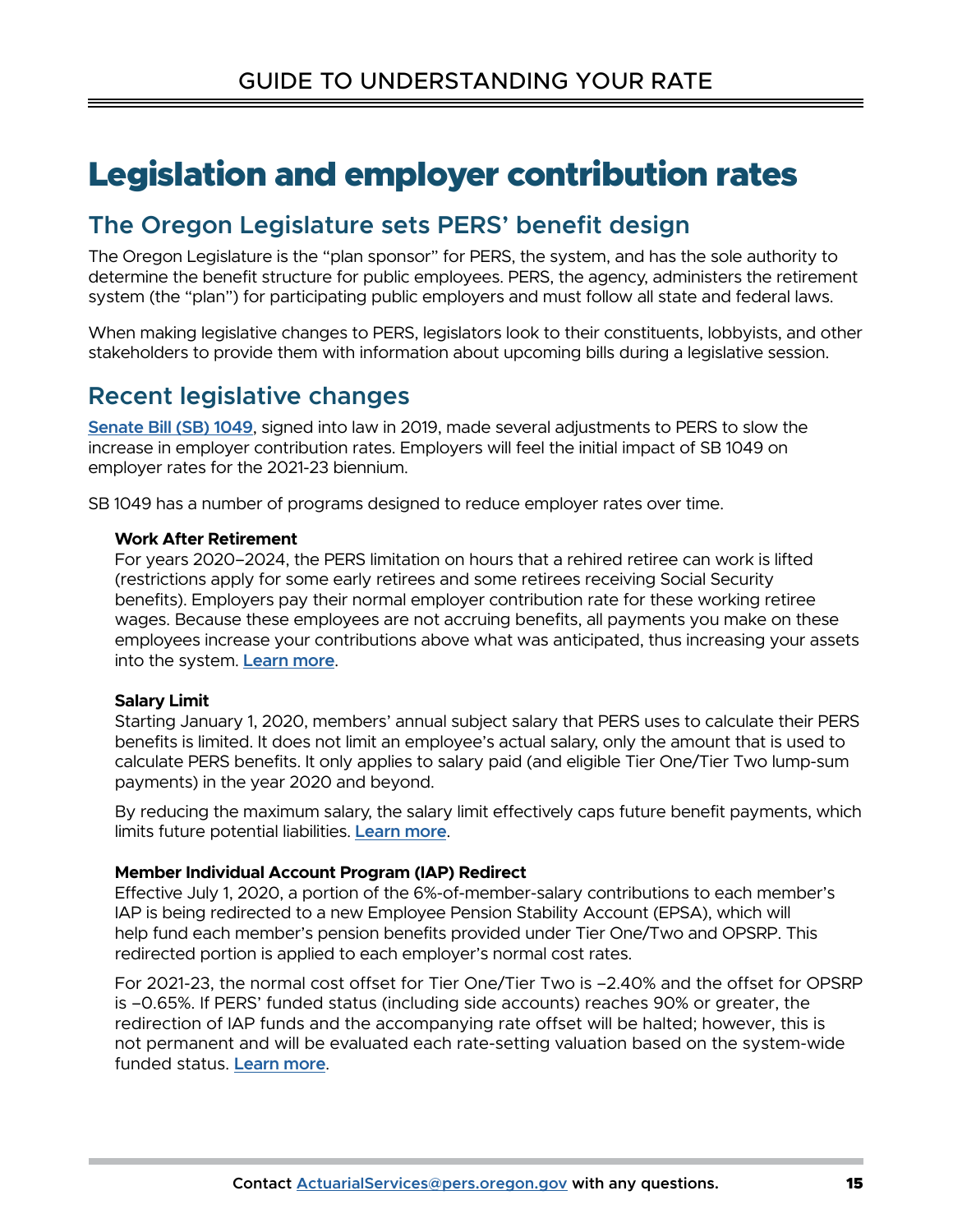# <span id="page-15-0"></span>Actuarial terminology

### <span id="page-15-1"></span>**Actuarial valuation**

An actuarial valuation is an appraisal of a pension fund's assets and liabilities. A consulting actuary calculates the valuation using assumptions about future economic and demographic conditions to determine the funded status of a pension plan.

### <span id="page-15-2"></span>**Advisory rate**

In the fall of odd-numbered years, the PERS actuary produces advisory employer contribution rates for all employers for the upcoming biennium. These rates represent actual experience but will not affect your rate.

### <span id="page-15-5"></span>**Amortize**

Amortization is an accounting technique used to spread costs over time that could compromise current cash flow, like a mortgage on a house.

### <span id="page-15-6"></span>**Assets**

The money going into your pension, such as your employer contributions and earnings on investments.

### <span id="page-15-4"></span>**Assumed rate**

The assumed rate is the rate of investment return (including inflation) that the PERS Fund's regular account is expected to earn over the long term.

The PERS Board decides the assumed rate based on:

- The long-term projection of investment returns based on the asset allocations of the Oregon Investment Council and the related capital market expectations.
- **PERS' actuary's independent analysis of the projected returns from that asset allocation over a** long-term investment horizon.

The current assumed rate is 6.9%, effective January 1, 2022. The assumed rate is reviewed, adopted, and incorporated into Oregon Administrative Rule by the PERS Board every two years as part of the system's **[Experience Study](https://www.oregon.gov/pers/Documents/Financials/Actuarial/2021/2020-Experience-Study.pdf)**.

### <span id="page-15-3"></span>**Combined valuation payroll**

This is *projected* payroll, as calculated by the PERS consulting actuary for the calendar year following the valuation date for Tier One, Tier Two, and OPSRP active members. This payroll is used to calculate UAL rates and is based on the actual payroll reported by the employer.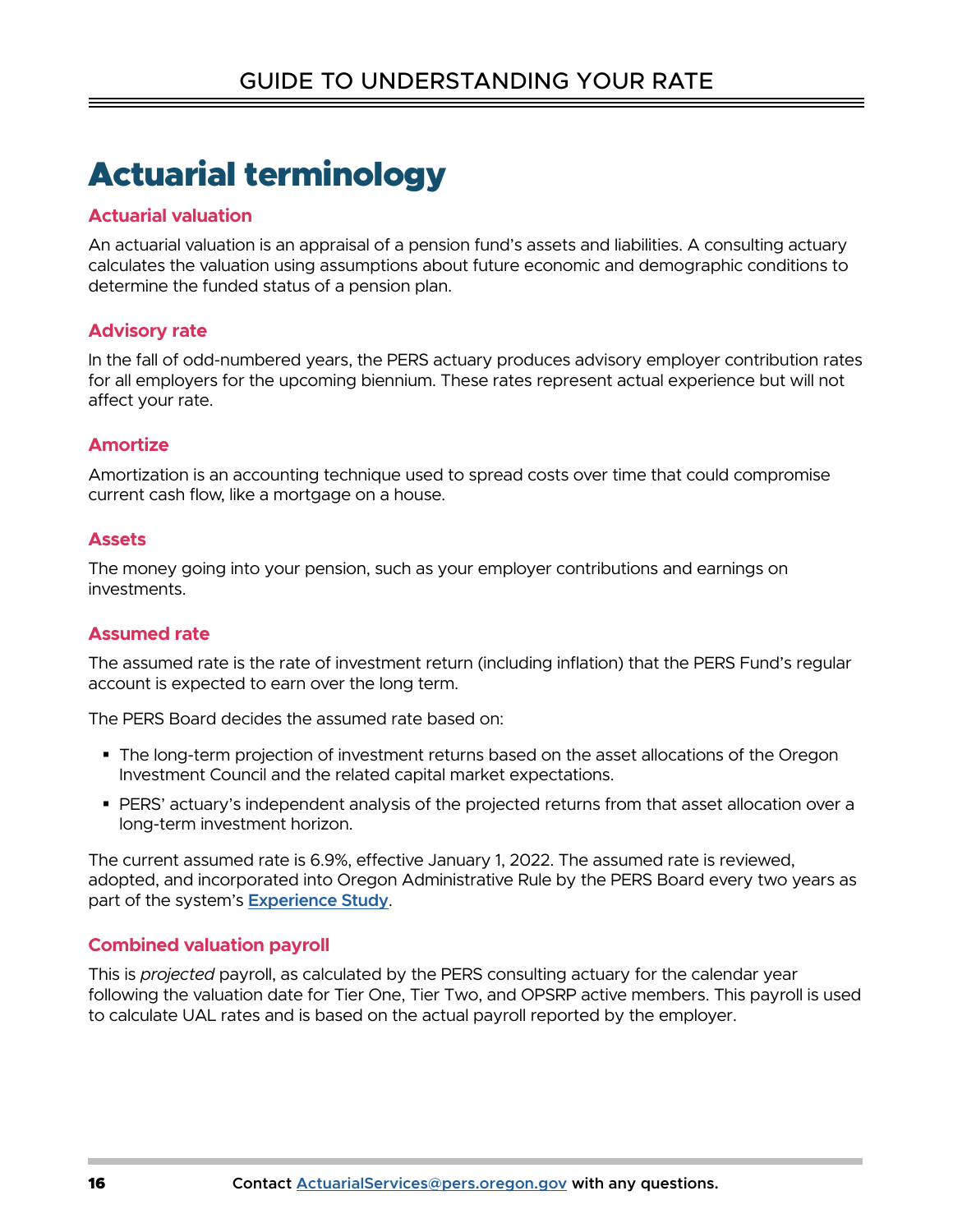### <span id="page-16-0"></span>**Funded status**

Funded status is the actuarial value of assets expressed as a percentage of the accrued liability. In other words, how close an employer, pool, or the PERS system is to being able to pay all of the benefits it owes to past and current members. As of December 31, 2020, the system-wide PERS' funded status was 70.6% without side accounts and 75.9% including side accounts.

Each pool also has its own individual funded status:

|                          | <b>SLGRP</b> | <b>School</b><br><b>Districts</b> | <b>OPSRP</b> | <b>Retiree</b><br><b>Healthcare</b> |
|--------------------------|--------------|-----------------------------------|--------------|-------------------------------------|
| Without side<br>accounts | 68.7%        | 72.6%                             | 75.4%        | 167.7%                              |
| With side<br>accounts    | 74.2%        | 80.5%                             | 75.4%        | N/A                                 |

### <span id="page-16-2"></span>**Liability**

A liability is a debt or financial obligation for which an organization is responsible. According to **[CNBC](https://www.cnbc.com/id/100959648)**, "(A) pension liability is the difference between the total amount due to retirees and the actual amount of money the company has on hand to make those payments."

The employer contribution rates that the PERS actuary creates are all future based. The actuary takes data for a year that passed (e.g., 2019) and projects the correct rate to cover benefit needs 18 months in the future (e.g., 2021–2023). It does this by establishing actuarial assumptions, one of which is the assumed rate of 6.9% for salary wage growth. There will be variance year to year, but over a 20-year period the rates average out.

### **Normal cost**

The normal cost is the value of benefits for an employer's current members for the next year of service. If all current actuarial assumptions were met, the normal cost would be the only rate an employer would pay.

Your normal cost, divided by your applicable payroll, is your normal cost rate.

### <span id="page-16-1"></span>**Rate collar**

Rate collar is a method of stabilizing employer contribution rates by preventing sudden rate spikes and drops.

The current policy limits only the UAL rate. The collar width varies by pool.

For details, read "Rate-Collar Methodology Updated" in the August 2021 *[Employer News](https://www.oregon.gov/pers/EMP/Documents/Employer-Publications/Employer-Newsletters/2021/Employer-Newsletter-August-2021.pdf)*.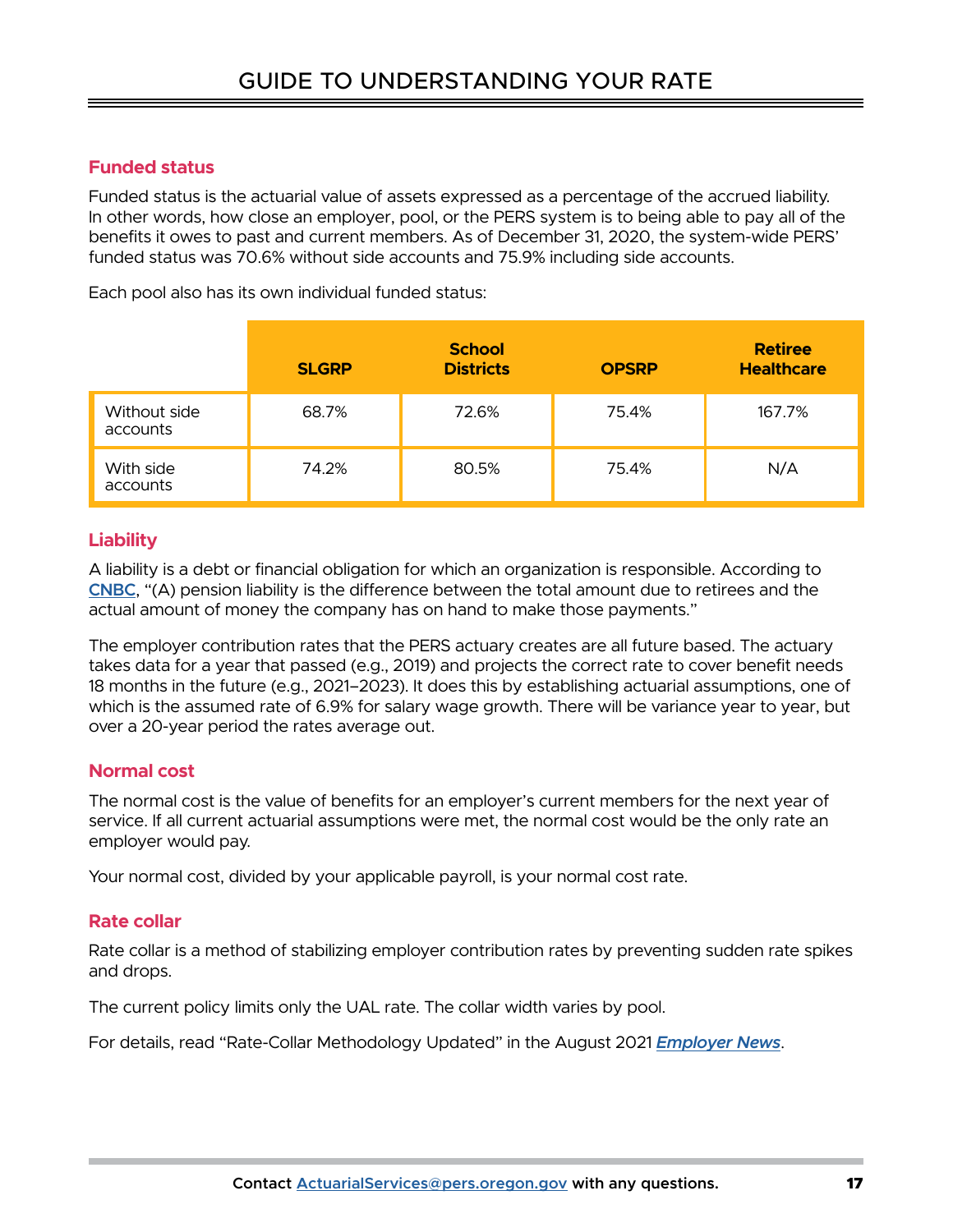### **Rate-setting cycle**

Actuarial valuations are conducted annually. They alternate between a rate-setting year (odd years) and an advisory year (even years).

### <span id="page-17-0"></span>**UAL rate**

Your UAL is the difference between your accrued assets (employer contributions and investment earnings) and accrued liabilities (the cost of pension benefits earned). If your liabilities become larger than your assets, your contribution rate increases.

The UAL is not a stagnant amount; instead, it changes based on a number of factors. In general, changes in the UAL are driven by:

- Changes in the assumed earnings rate.
- Prior biennia rate deferrals (i.e., rate collaring).
- Actual investment earnings or changes to asset values.
- Changes to other actuarial methods and assumptions.
- **Prospective legislative changes to PERS benefits.**